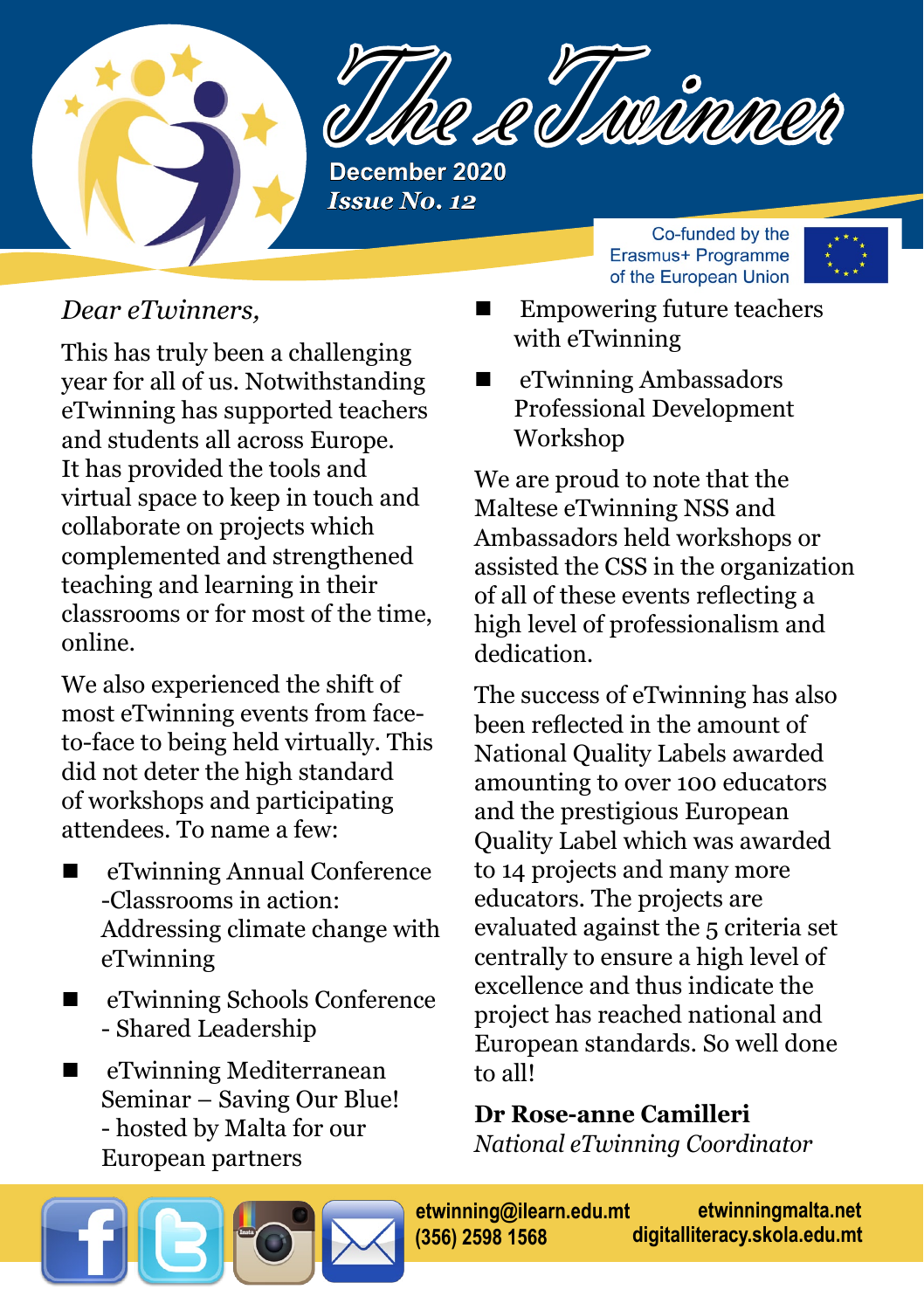# THE EMERGENT CURRICULUM and eTwinning:

## *Reshaping Early Years Theory and Practice in a Digital Age*

*Dr Charmaine Bonello,*  Department of Early Childhood and Primary Education, University of Malta

On the 26th of November 2020, I had the honour to present during the eTwinning Online Conference – *Empowering future teachers with eTwinning* 24-26 Nov 2020, with a professional kindergarten educator and eTwinning Ambassador Ms Charmaine Attard! I would like to thank Dr Rose-Anne Camilleri (NSS eTwinning Malta) for this opportunity.

The presentation provided the audience with the opportunity to look back at early years theory

and school approaches in early 20th century, and move forward with practical examples of how the emergent curriculum is being merged with eTwinning pedagogy in Ms Charmaine Attard's kindergarten classroom. The discussion served as a time machine as we

travelled between the past, present and future, to collaboratively reshape, reimagine and rethink early years theory and practice in a digital age.

Work of BA ECEC 3rd year students at the University of Malta was also shared. The graphics they created showed what they learned and how they perceive the merging of pedagogies underpinning the Emergent Curriculum and eTwinning. Link to presentation: <https://bit.ly/3lInrvs>



# **Reflect** on the Past to **Create** a Better Future Our eTwinning Project

We are Bianca & Catrina, two students that during last scholastic year we were in class 9.5. We would like to discuss with you, an eTwinning project we participated in. I, Bianca agreed to join because you don't get this opportunity everyday and it sounded like a challenge which I like. I made loads of friends during this project, and even became closer to other friends. I Catrina, joined the project because I thought that it could be a fun activity at school with our friends. I like the fact that it brings a lot of people from different countries together

We worked on this project as part of our PSCD lessons with Ms. Melanie. Cini. We did some of the work in class but we also worked on it at home. Our class worked mostly on the project with students and their teacher Ms. Maria La Porta from the school I.I.S. Alessandro Volta in Nicosia, Sicily, along with other European schools.

The name of the project is *Reflect on the Past to Create a Better Future*. We understood how important it is to learn from the past so that we can improve the present and the future. Let us tell you more about our project. These are some of the topics and activities we did:

#### **Our Project Mascots**

Our project Mascots were doves: doves bring peace. We named our handmade dove Vallette, whilst Italy's mascot was called Hope. These mascots kept us courageous and hopeful throughout the project, even in difficult moments.

## **Bianca Bonello & Catrina**  GATT

*St. Nicholas College, Secondary School Dingli.*





### **Communication over the years:**

We started the project by sending posters to each other as we looked at different ways of communication. On TwinSpace we voted for the means of communication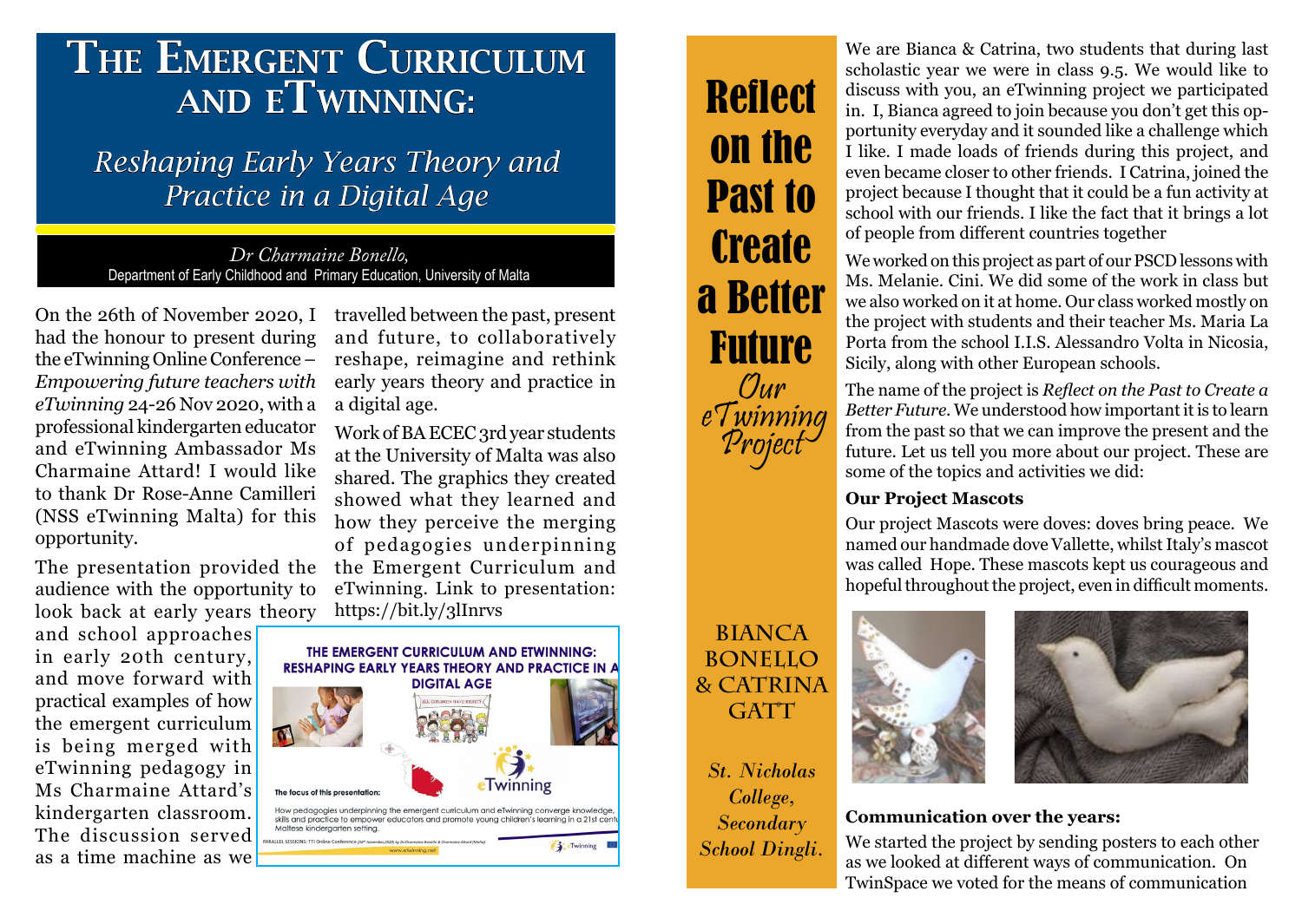we prefer. We had to choose between a) Letters, cards, postcards and stamps or b) Email, skype and chat. B won with 16 votes to 5. I, Catrina prefer the old fashioned way, but Bianca prefers the second choice, as letters can get lost in the post whilst new ways even send you notifications! It's faster to chat.

We discussed how communication has evolved on the TwinSpace forum, some of our Italian friends said that they love the old ways because they are more romantic, but chatting and emails make communication faster today.

#### **Letters to Juliet: lessons about love!**

We watched a clip from the film Letters to Juliet which is about a young writer named Sophie who travels to Verona and discovers a letter written by an older woman. She helps her look for her old love until they eventually find him. We think that love has changed from what it was in the past because of new technology, we started expressing our Love by texting or calling. It was better in the old days because you would meet someone, fall in love and stay together and have a family.

#### **Healthy Christmas Recipes**

For Christmas we looked for traditional recipes. In our school we found the Imbuljuta recipe. In class we discussed what we could do to make it healthier such as decrease



the level of sugar in it. Italians shared a delicious, sweet and moist Ricotta Cake with a lovely scent of orange and lemon.

#### **Stereotypes**

We asked each other what we think about the different nationalities, for example that when we think about Italy, spaghetti and pizza come to mind. We also interviewed a young Maltese woman who is a band conductor. We learnt that we cannot label people by what their country produces and everyone can do the job they'd like to, irrelevant of gender.

#### **Internet Safety**

During the project and lessons we learnt a lot about being good digital citizens, we learnt about our digital footprint, our online safety and respecting others online. We in Malta, created posters that we shared whilst in Italy they organised talks.



#### **Corona Virus**

Unfortunately, we had to stop going to school and had to do our work from home. We worked using mostly the TwinSpace and Microsoft tools.



Our teachers decided to show us a clip from the Italian film called La Vita e Bella to show us how difficult situations can be overcome. We used the Friendship Cards from http://www.friendshipcards.org/ to understand the different feelings of the protagonists in the film and to understand one's feelings during the covid-19 lockdown. We didn't like what happened to this family, who were separated. Guido missed his wife a lot, but we like how Guido risked his life to protect protected his family. Through a game he made his son, work hard and be courageous.

#### **Protecting the Environment**

We watched videos about how nature was better with us inside our homes. We discussed what we can do to help the environment, especially now that we have to use masks. We wrote a letter with our eTwinning friends where we said what we would like to do. We also

shared our own photos. I Catrina think that we could always make simple reusable masks. They are very easy to make. You only need a piece of cloth and 2 pieces of elastic bands. They are washable but you need to disinfect them with hot water. Bianca and I created these posters so people could make their own masks and use them



Our eTwinning friends said that we shouldn't be selfish and throw away our masks where we please, that we should buy masks that can be recycled and that we should learn from what happened in the past and protect our planet. They said that we should protect Mother Earth and leave it better than it was before.

#### **Hobbies**

During Covid-19, some of us had to stop doing our hobbies unfortunately. Some of us continued with their hobbies away from people, like myself Bianca, I practiced skateboarding. I Catrina enjoyed baking, I made scones and cake for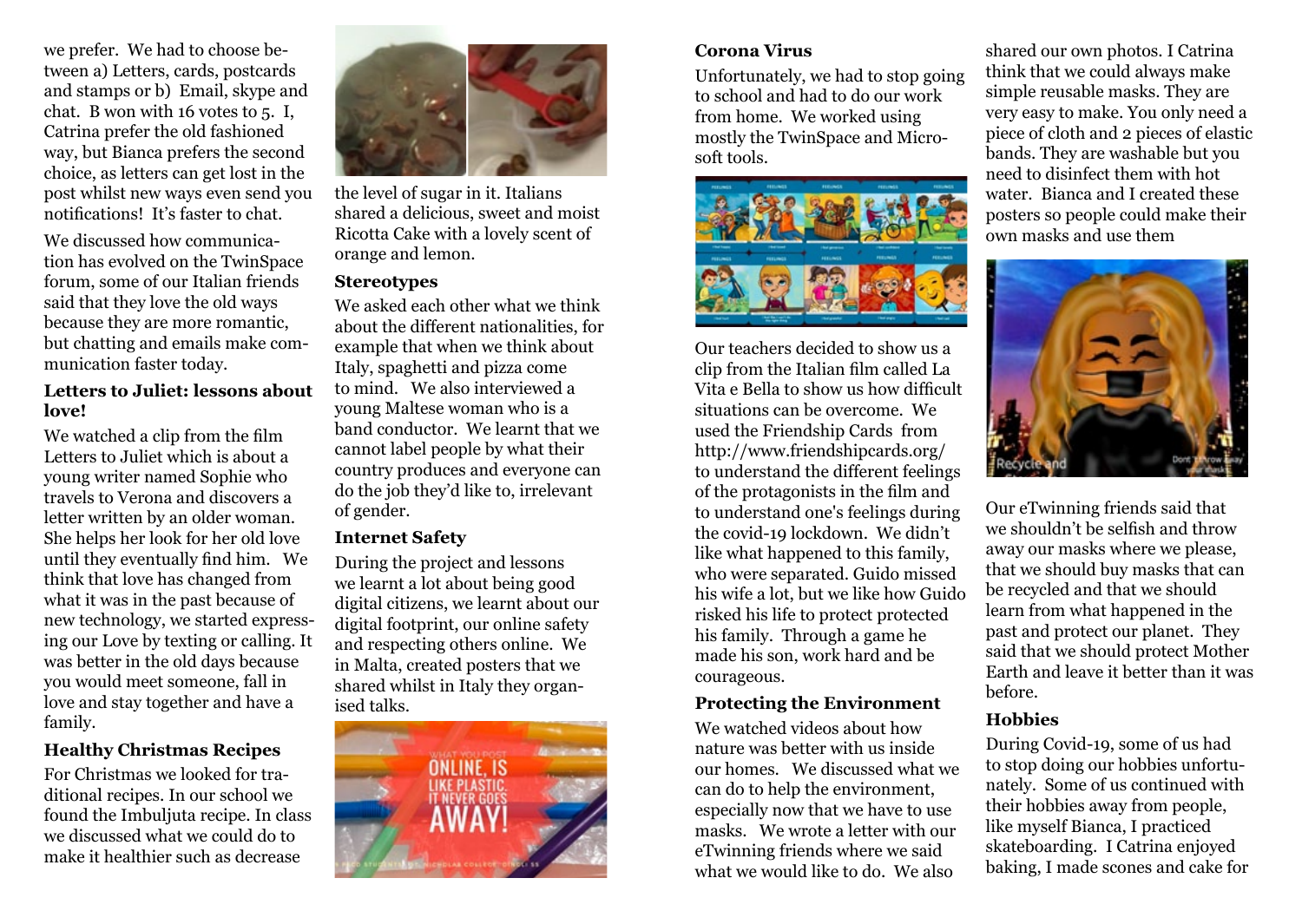my father. We shared our hobbies with our friends on padlet.com

#### **Bringing it all together:**

We learnt a lot through this project, even though

we were away from school! It was fun to learn with our friends, especially those from Italy! Technology made it happen. We learnt what the most important things in life are: health, love life and family are the most voted for. We Bianca and Catrina, enjoyed writing this article so much. The project passed by so quickly like a snap of a finger. We're going to miss everyone, especially our friends who made the scholastic year nicer.

We look forward to other eTwinning projects!

# The eTwinning Malta Mediterranean Seminar **Climate Change: Saving Our Blue!**

21st November 2020 – Online Event

The Maltese National Support Service with the help of a group of Maltese eTwinning Ambassadors and educators organised a oneday online seminar for educators from 9 different Mediterranean countries. These were: France, Cyprus, Italy, Tunisia, Slovenia, Spain, Croatia, Jordan and Malta.

We were excited to host this event where eTwinners made new friends, added contacts and created the theme of the seminar, how real projects addressing the issue of Climate Change, Digital Citizenship it is caused and its impact on our and our Mediterranean sea.

A preliminary meeting was held a few days before to give the

participants a quick overview of what to expect, how to be prepared for the workshops applied for and also to get know each other. A tour of the eTwinning platform was also included to get the newly registered educators familiar with the tools available.

Profs. Paul Pace from the University of Malta was invited as the key note speaker and discussed this is, what scientists say, how lifestyles. He raised arguments about how "Climate Change" is all over the media and a regular



feature on the political agenda yet the information given is correct at times and misleading at others thus raising more questions than answers.

Following this a number of workshops about the tools available on the platform was delivered by our Maltese ambassadors giving practical insights of their curricular integration.

A partner-finding forum through a padlet was created to enable participants to share their project ideas. This was available from before the seminar and used during and after the seminar. The collaboration and response was fantastic with many project ideas being discussed and created. Link to Padlet: [https://padlet.com/](https://www.youtube.com/watch?v=hW677ICBGEA) [etwinning12/projectideas](https://www.youtube.com/watch?v=hW677ICBGEA) 

In the afternoon further workshops were delivered covering specific topics and their application in the classroom:

- Climate change, global warming, marine litter and its effects on the natural environment.
- $\blacksquare$  SDG in stem education & eTwinning projects using pedagogies which foster 21st century skills.
- Digital Citizenship Education & eTwinning

The participants amounting to around 60 were all very excited and had words of praise as the seminar workshops assisted them into putting their ideas effectively into practice and integrating eTwinning in their respective classrooms.